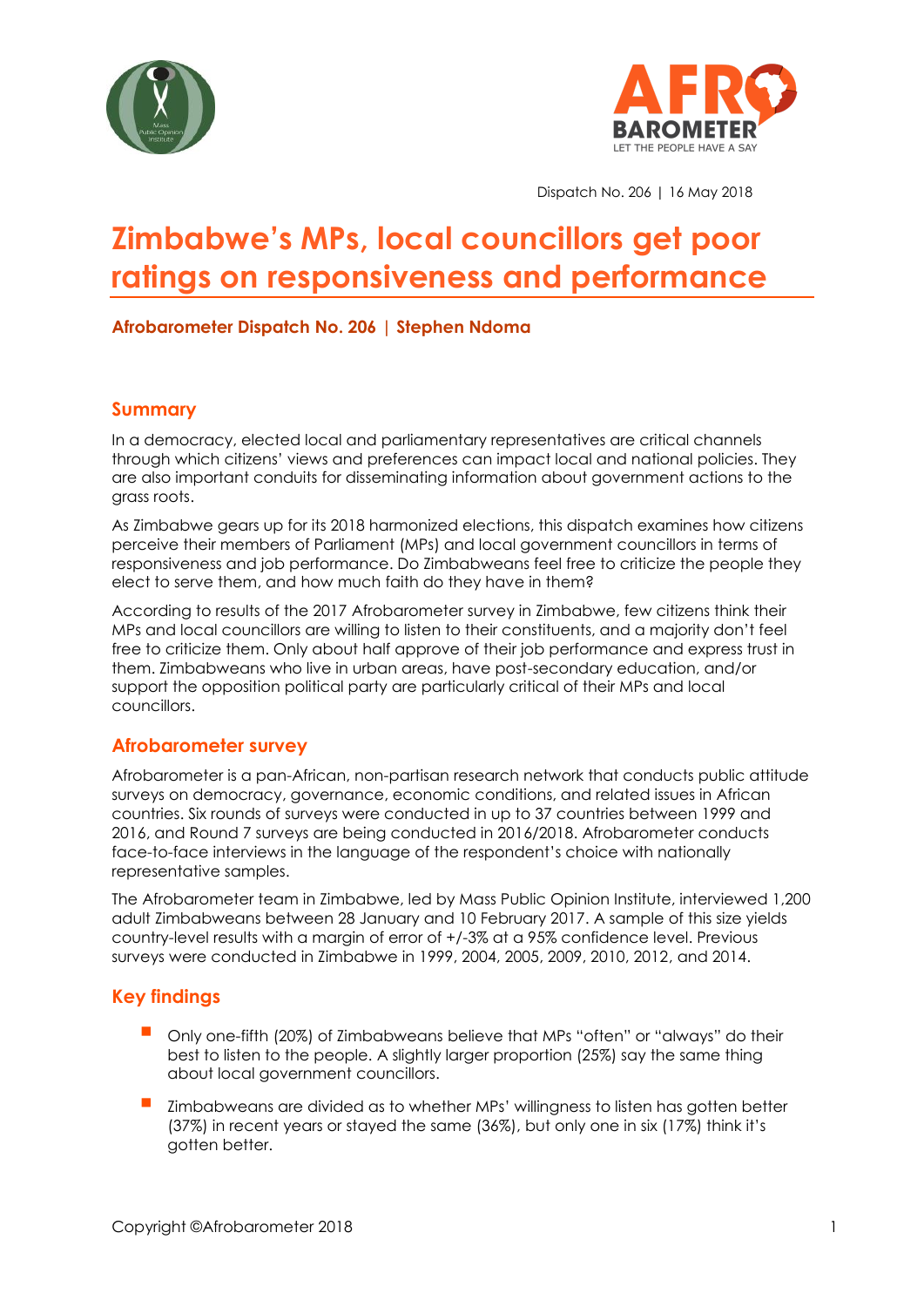

- A majority of Zimbabweans say they don't feel free to criticize their MPs (62%) and local councillors (55%).
- Fewer than half of respondents "approve" or "strongly approve" of the way their MPs (40%) and local government councillors (49%) have done their jobs over the previous 12 months. Disapproval is particularly high among urban residents, the best-educated respondents, and MDC-T supporters
- Slightly more than half of Zimbabweans say they trust Parliament (55%) and their elected local government council (51%) "somewhat" or "a lot." As with disapproval, distrust is stronger among urbanites, better-educated respondents, and MDC-T adherents.

### **Responsiveness of MPs and local government councillors**

Few Zimbabweans think their elected local officials listen to them. Only two out of 10 respondents (20%) say MPs "often" or "always" do their best to listen to citizens, while a majority say they "never" listen (31%) or "only sometimes" listen (38%) (Figure 1). Similarly, only one in four respondents (25%) think local government councillors often/always listen.



#### **Figure 1: Do MPs and local government councillors listen to their constituents?**  | Zimbabwe | 2017

*Respondents were asked: How much of the time do you think the following try their best to listen to what people like you have to say: Members of Parliament? Local government councillors?*

Rural residents are twice as likely as urbanites to perceive both groups of representatives as often/always doing their best to listen (31% vs. 14%) (Figure 2). Similarly, older and lesseducated respondents are more likely to feel listened to than their younger and moreeducated counterparts. Since these officials are elected on a partisan basis and the ruling ZANU-PF party holds a majority of seats, it is not surprising that respondents who identify as ZANU-PF supporters<sup>1</sup> are more than three times as likely as MDC-T adherents to see MPs and

<sup>1</sup> Afrobarometer determines party affiliation based on responses to the questions, "Do you feel close to any particular political party" and, if yes, "Which party is that?"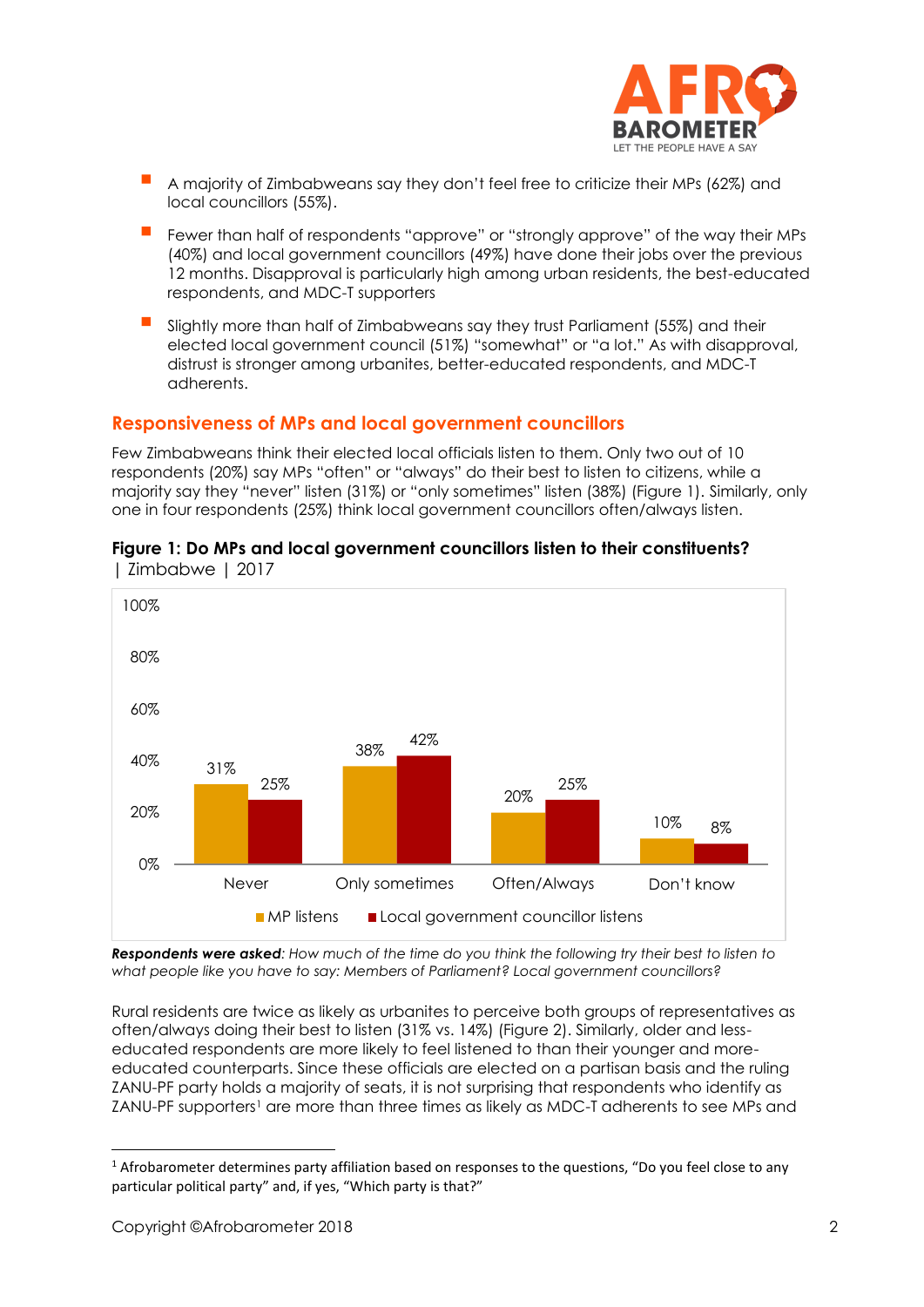

local government councillors as willing to listen. But even among supporters of the ruling party, only about four in 10 think that MPs (37%) and local councillors (42%) listen to the people.

Geographically, Bulawayo and Harare are well below the national average in the proportions of residents who feel listened to by their elected local representatives.

#### **Figure 2: MPs and local government councillors often/always listen**

| by socio-demographic group| Zimbabwe | 2017



*Respondents were asked: How much of the time do you think the following try their best to listen to what people like you have to say: Members of Parliament? Local government councillors? (% who say "often" or "always")*

In five Afrobarometer surveys over the past 13 years, views on MPs' responsiveness have been stable; the proportion who see them as doing their best to listen has never exceeded 24% (Figure 3). This proportion has varied a bit more for local government councillors, ranging from a high of 38% in 2009 to the current low of 25%.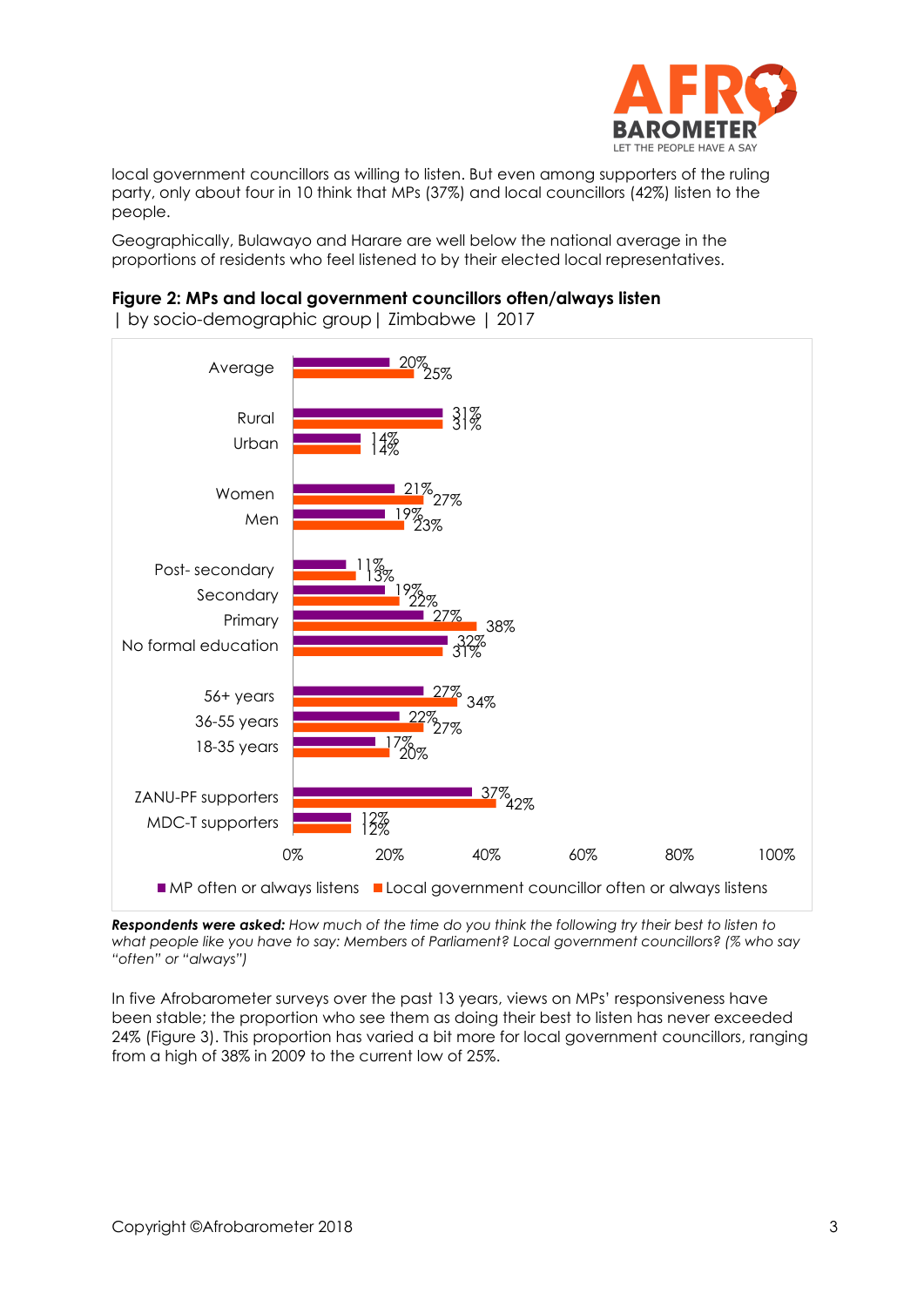



**Figure 3: MPs and local government councillors often/always listen** | Zimbabwe | 2005-2017

*Respondents were asked: How much of the time do you think the following try their best to listen to what people like you have to say: Members of Parliament? Local government councillors? (% who say "often" or "always")*

Almost four in 10 citizens (37%) say MPs' willingness to listen to constituents has become "worse" or "much worse" over the past few years, while 36% think nothing has changed. Only one in six (17%) think it's gotten "better" or "much better" (Figure 4).

Socio-demographic differences follow a similar pattern as on views of current MP responsiveness, with urban residents, better-educated respondents, and MDC-T supporters more likely to say that MP have become less willing to listen in recent years. Geographically, above-average perceptions that MP responsiveness has worsened are recorded in Manicaland (53%), Matabeleland South (50%), and Midlands (48%) provinces.



**Figure 4: Perceptions of MP responsiveness – now vs. few years back** | Zimbabwe | 2017

*Respondents were asked: Please tell me if the following things are worse or better now than they were a few years ago, or are they about the same: The extent to which members of Parliament listen to what ordinary people have to say?*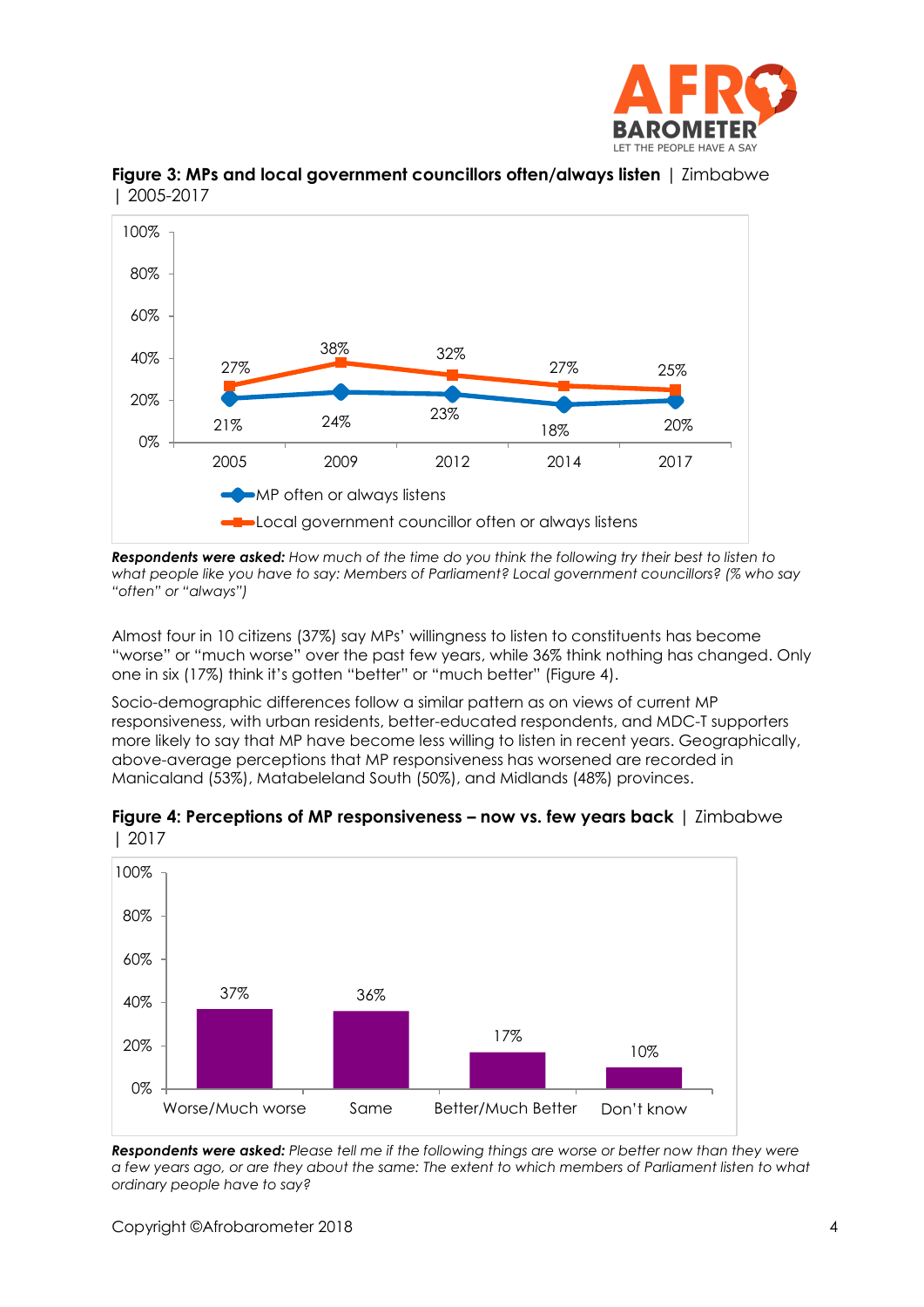

## **Freedom to criticize MPs and local government councillors**

Hand in hand with being willing to listen to constituents, effective representatives must be able to hear criticism and take it into account in their work. But a majority of Zimbabweans say they don't feel free to criticize their MPs (62%) and local councillors (55%) (Figure 5). Only one-third (33%) say they feel "somewhat free" or "completely free" to voice criticism of their MPs, while 41% say the same about local councillors.



**Figure 5: Freedom to criticize local elected officials** | Zimbabwe | 2017

*Respondents were asked:* In this country, how free do you feel to criticize the following: *Your local councillor? Your MP?*

Men, respondents with post-secondary qualifications, and ZANU-PF supporters feel less constrained than women, respondents with less education, and MDC-T adherents in expressing criticism of local elected representatives. But even among these less-constrained groups, about half say they feel "not very free" or "not at all free" to criticize (Figure 6).

Among provinces, Midlands stands out: Eight out of 10 respondents (83%) say they feel unfree to criticize their MPs and local councillors.





*Respondents were asked: In this country, how free do you feel to criticize the following: Your local councillor? Your MP?*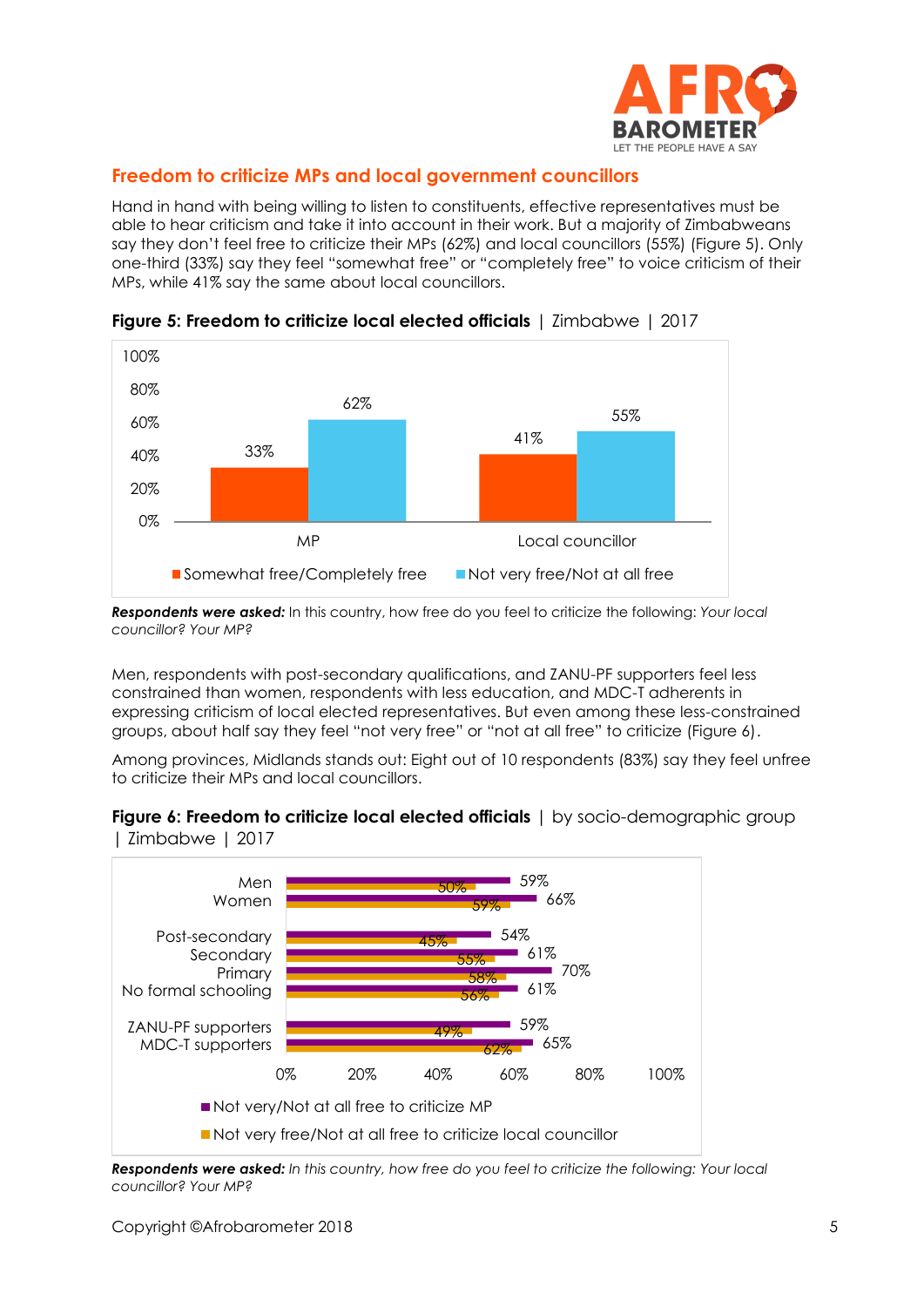

## **Performance ratings for MPs and local government councillors**

On the whole, Zimbabweans are not impressed by the performance of their local elected officials. Fewer than half of respondents "approve" or "strongly approve" of the way their MPs (40%) and local government councillors (49%) have done their jobs over the previous 12 months (Figure 7). Disapproval is particularly high among urban residents, the best-educated respondents, the middle-aged (36- to 55-year-olds), and MDC-T supporters (Figure 8).



**Figure 7: Performance of MPs and local government councillors** | Zimbabwe | 2017

*Respondents were asked: Do you approve or disapprove of the way that the following people have performed their jobs over the past 12 months, or haven't you heard enough about them to say: Your member of Parliament? Your elected local government councillor?*

#### **Figure 8: Performance ratings for MPs and local government councillors**



| by socio-demographic group | Zimbabwe | 2017

**Respondents were asked:** Do you approve or disapprove of the way that the following people have performed their jobs over the past 12 months, or haven't you heard enough about them to say: *Your member of Parliament? Your elected local government councillor?*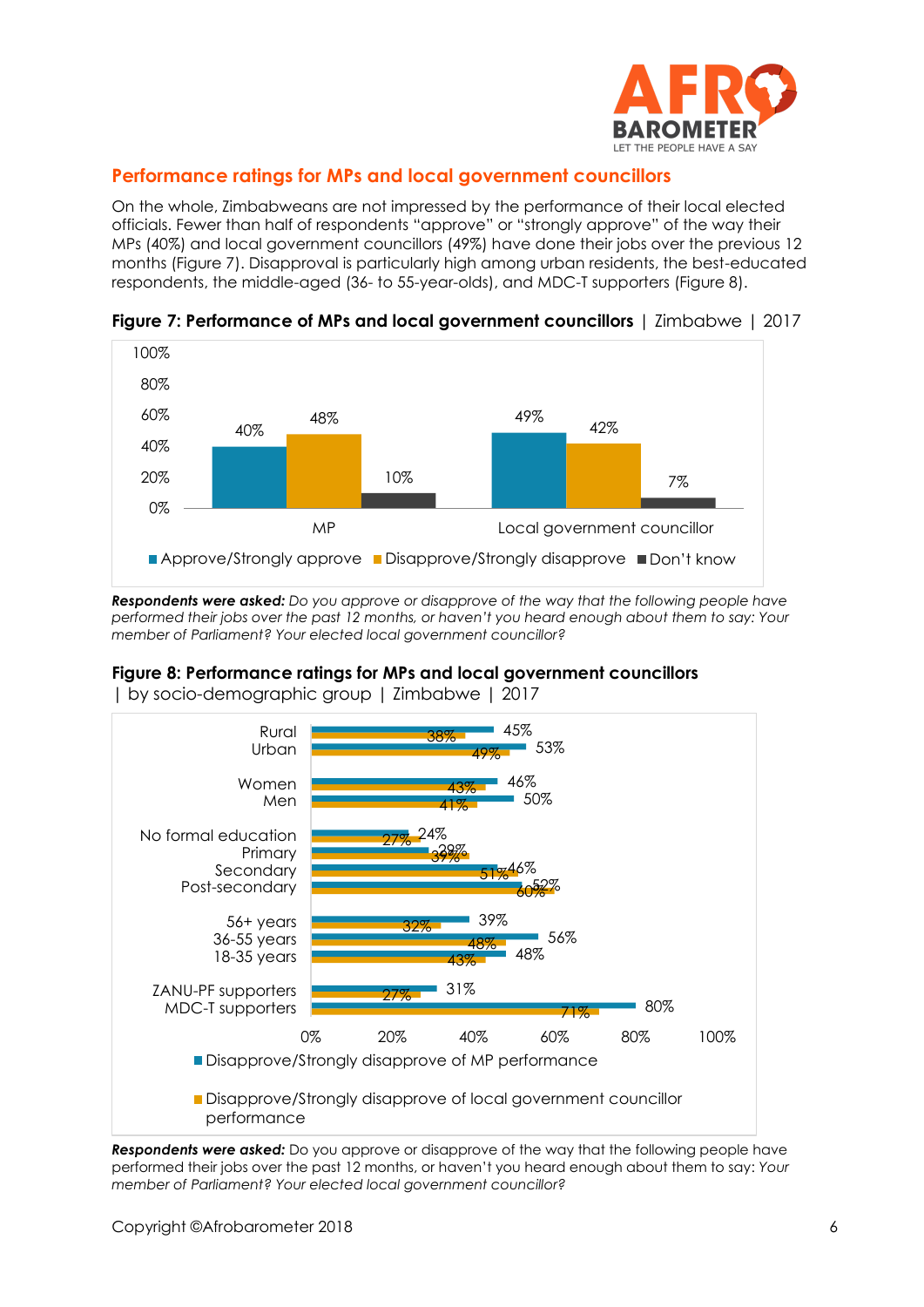

Manicaland stands out with its high disapproval rates for MPs (62%) and local councillors (58%), while Matabeleland North residents are least likely to complain about the performance of their local elected officials (31% for MPs, 27% for local councillors).

Over the years, popular disapproval has usually been higher for MPs than for local government councillors, with gaps ranging up to 12 percentage points in 1999 and 7 points in 2017 (Figure 9). The year 2012, which coincides with the tenure of the Government of National Unity, saw the lowest levels of disapproval local elected officials.





*Respondents were asked:* Do you approve or disapprove of the way that the following people have performed their jobs over the past 12 months, or haven't you heard enough about them to say: *Your member of Parliament? Your elected local government councillor?*

## **Trust in Parliament and local government council**

Apart from their views on their individual elected officials, the Afrobarometer survey asks respondents how much they trust the institutions of Parliament and elected local government councils. More than half of Zimbabweans say they trust the National Assembly (55%) and their local council (51%) "somewhat" or "a lot," while substantial minorities (39% and 43%, respectively) say they trust them "not at all" or "just a little" (Figure 10).



**Figure 10: Trust in Parliament and local government council** | Zimbabwe | 2017

*Respondents were asked: How much do you trust each of the following, or haven't heard enough about them to say: Parliament? Your local government council?*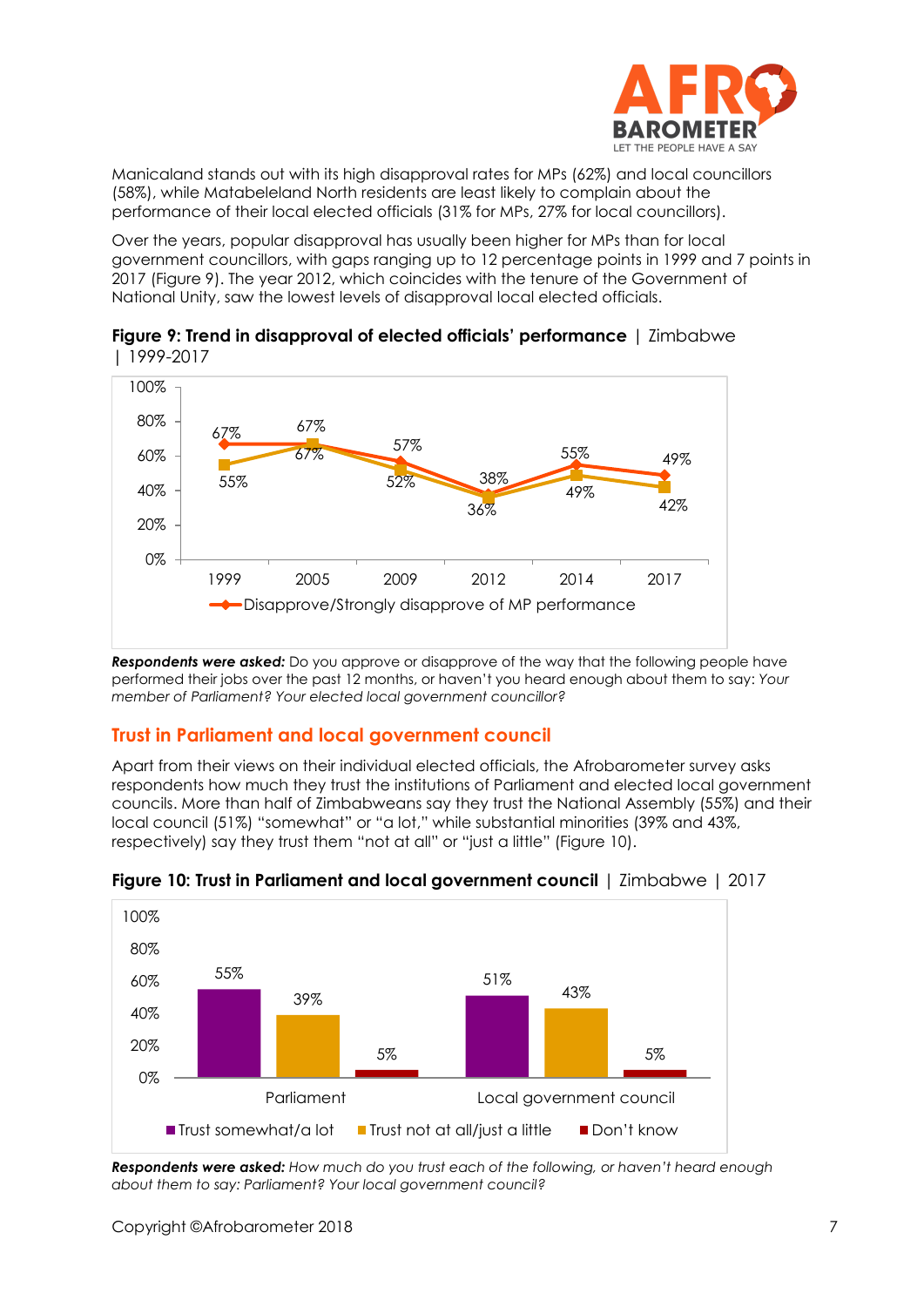

Rural residents are more likely than urbanites to trust these institutions; in the cities, trust in local councils is particularly low (38%, compared to 59% in rural areas) (Figure 11). Men and women differ little in their trust in these two institutions, but popular trust declines sharply as respondent education level increases; for both institutions, trust ranges from more than seven in 10 among those without formal education to just 41% among those with post-secondary qualifications.

Older Zimbabweans (aged 56 or more) express considerably more trust in Parliament and local councils than their younger counterparts, and ZANU-PF supporters are about three times as likely as MDC-T adherents to say they trust these institutions.

Among provinces, Bulawayo has the smallest proportion of residents who trust Parliament (42%) and their local councils (32%).



**Figure 11: Trust in Parliament and elected local government council** 

| by socio-demographic group | Zimbabwe | 2017

*Respondents were asked:* How much do you trust each of the following, or haven't heard enough about them to say: Parliament? Your local government council?

Over time, popular trust in Parliament has generally been slightly higher than trust in elected local government councils. As Figure 12 shows, trust in both institutions increased significantly between 2005 and 2009 (the year the Government of National Unity was established) and has held fairly steady since then.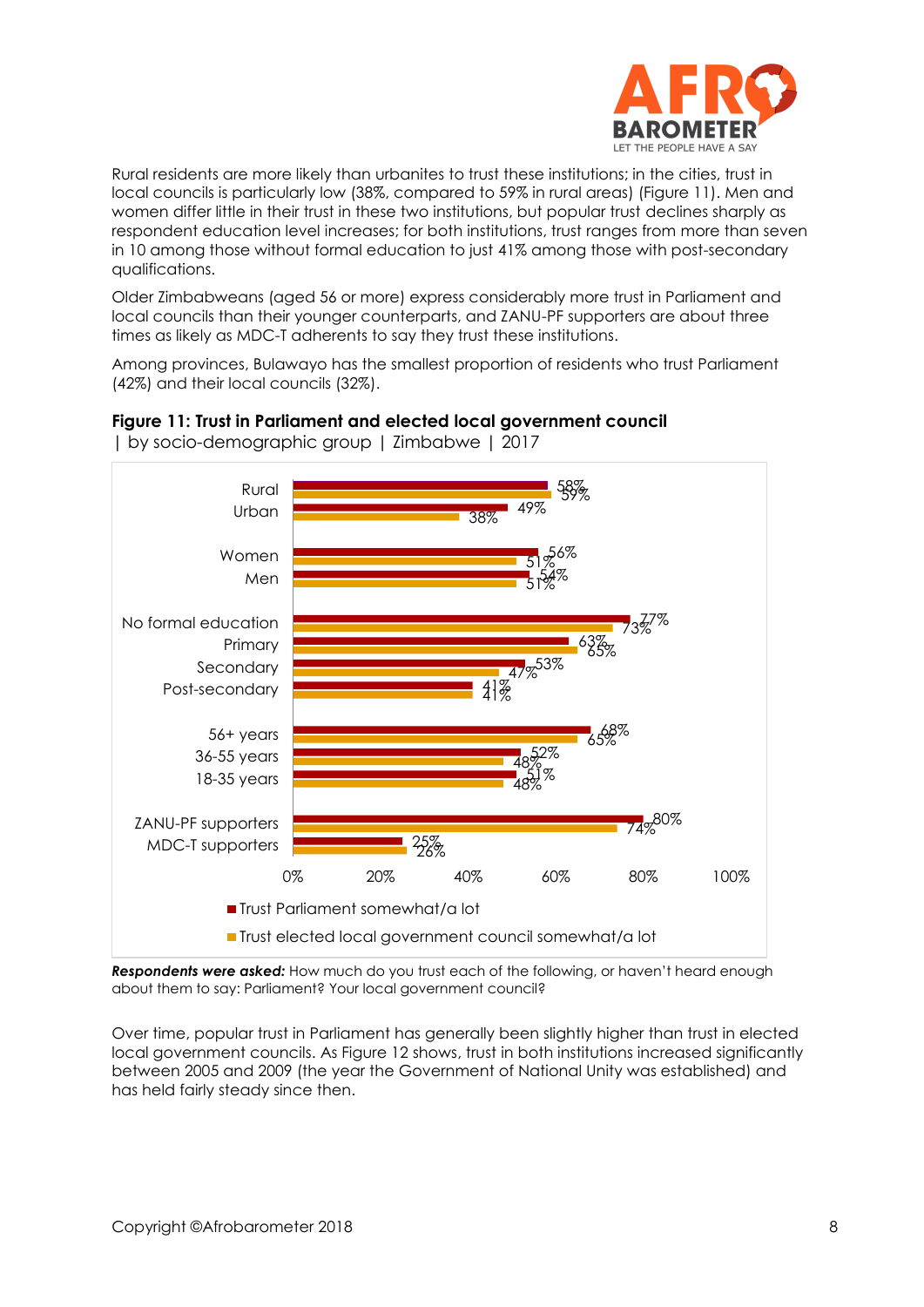



**Figure 12: Trends in trust in Parliament and local government council** | Zimbabwe | 1999-2017

*Respondents were asked: How much do you trust each of the following, or haven't heard enough about them to say: Parliament? Your local government council?* 

#### **Conclusion**

Zimbabwean MPs and local government councillors get a failing grade on a key test of representative democracy: Most of their constituents don't think their elected officials listen to them. Moreover, a majority of citizens don't feel free to criticize their representatives. Little wonder that for MPs and local councillors, popular job performance ratings and trust levels are mixed at best.

> Do your own analysis of Afrobarometer data – on any question, for any country and survey round. It's easy and free at www.afrobarometer.org/online-data-analysis.